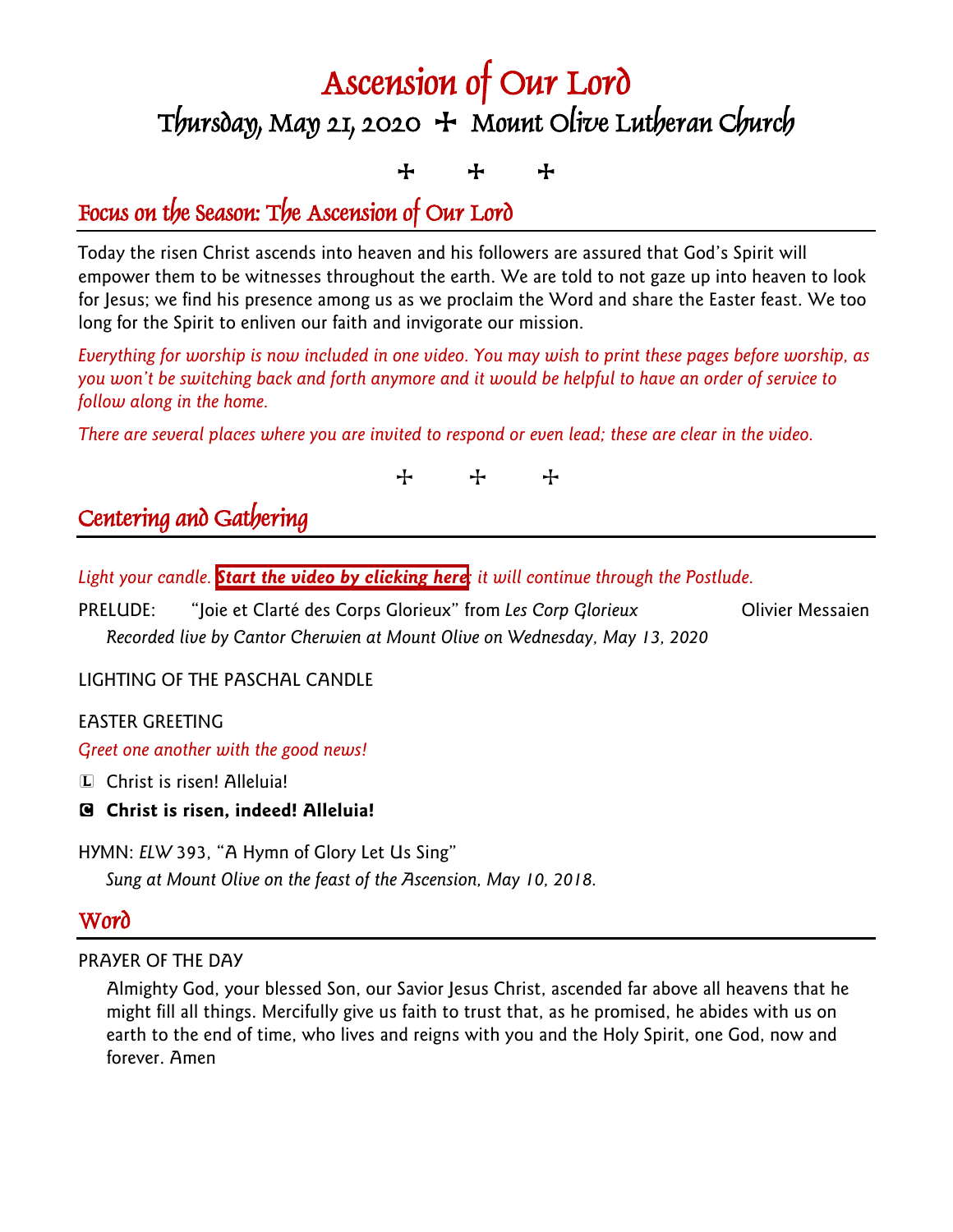#### FIRST READING: Acts 11:1-11; reader – assisting minister Lora Dundek

Luke writes:  $\frac{1}{1}$  In the first book, Theophilus, I wrote about all that Jesus did and taught from the beginning<br>a until the day when he was taken up to heaven, after giving instructions through the Holy Spirit to the whom he had chosen.  $3$  After his suffering he presented himself alive to them by many convincing proofs, appearing to them during forty days and speaking about the kingdom of God. <sup>4</sup> While staying with them, he ordered them not to leave Jerusalem, but to wait there for the promise of the Father. "This," he said, "is what you have heard from me; <sup>5</sup> for John baptized with water, but you will be baptized with the Holy Spirit not many days from now."

<sup>6</sup> So when they had come together, they asked him, "Lord, is this the time when you will restore the kingdom to Israel?" <sup>7</sup> He replied, "It is not for you to know the times or periods that the Father has set by his own authority. <sup>8</sup> But you will receive power when the Holy Spirit has come upon you; and you will be my witnesses in Jerusalem, in all Judea and Samaria, and to the ends of the earth." <sup>9</sup> When he had said this, as they were watching, he was lifted up, and a cloud took him out of their sight. <sup>10</sup> While he was going and they were gazing up toward heaven, suddenly two men in white robes stood by them. <sup>11</sup> They said, "Men of Galilee, why do you stand looking up toward heaven? This Jesus, who has been taken up from you into heaven, will come in the same way as you saw him go into heaven."

PSALM: Psalm 47 *Sing along with the leaders in the video; the tone is there.*

*The refrain is sung by the choir in a setting by Heinrich Schütz. The verses are sung by all. Sung at Mount Olive on the feast of the Ascension, May 10, 2018.*

Clap your hands, | all you peoples; \* shout to God with a | joyful sound. For the LORD Most High is  $\vert$  to be feared: \* a great king over  $\vert$  all the earth, who subdues the  $\vert$  peoples under us,  $*$  and the nations un-  $\vert$  der our feet; who chooses our inheri- | tance for us, \* the pride of Jacob, | whom God loves. God has gone up  $\vert$  with a shout,  $*$  the LORD with the sound  $\vert$  of the ram's horn. Sing praises to  $\vert$  God, sing praises;  $*$  sing praises to our  $\vert$  king, sing praises. For God is king of  $\vert$  all the earth;  $*$  sing praises  $\vert$  with a song. God reigns o- | ver the nations; \* God is en- | throned on high. The nobles of the peoples have gathered as the people of the | God of Abraham. \* The rulers of the earth belong to God, who is high- | ly exalted.

#### SECOND READING: Ephesians 1:15-23; reader – assisting minister Lora Dundek

*Paul writes:* 15 I have heard of your faith in the Lord Jesus and your love toward all the saints, and for this reason 16 I do not cease to give thanks for you as I remember you in my prayers. 17 I pray that the God of our Lord Jesus Christ, the Father of glory, may give you a spirit of wisdom and revelation as you come to know him, <sup>18</sup> so that, with the eyes of your heart enlightened, you may know what is the hope to which he has called you, what are the riches of his glorious inheritance among the saints, 19 and what is the immeasurable greatness of his power for us who believe, according to the working of his great power. <sup>20</sup> God put this power to work in Christ when he raised him from the dead and seated him at his right hand in the heavenly places, <sup>21</sup> far above all rule and authority and power and dominion, and above every name that is named, not only in this age but also in the age to come. <sup>22</sup> And he has put all things under his feet and has made him the head over all things for the church,  $^{23}$  which is his body, the fullness of him who fills all in all.

GOSPEL ACCLAMATION: *ELW* 388, "Be Not Afraid"

*Sung at Mount Olive on the Third Sunday of Easter, year A, May 4, 2014.*